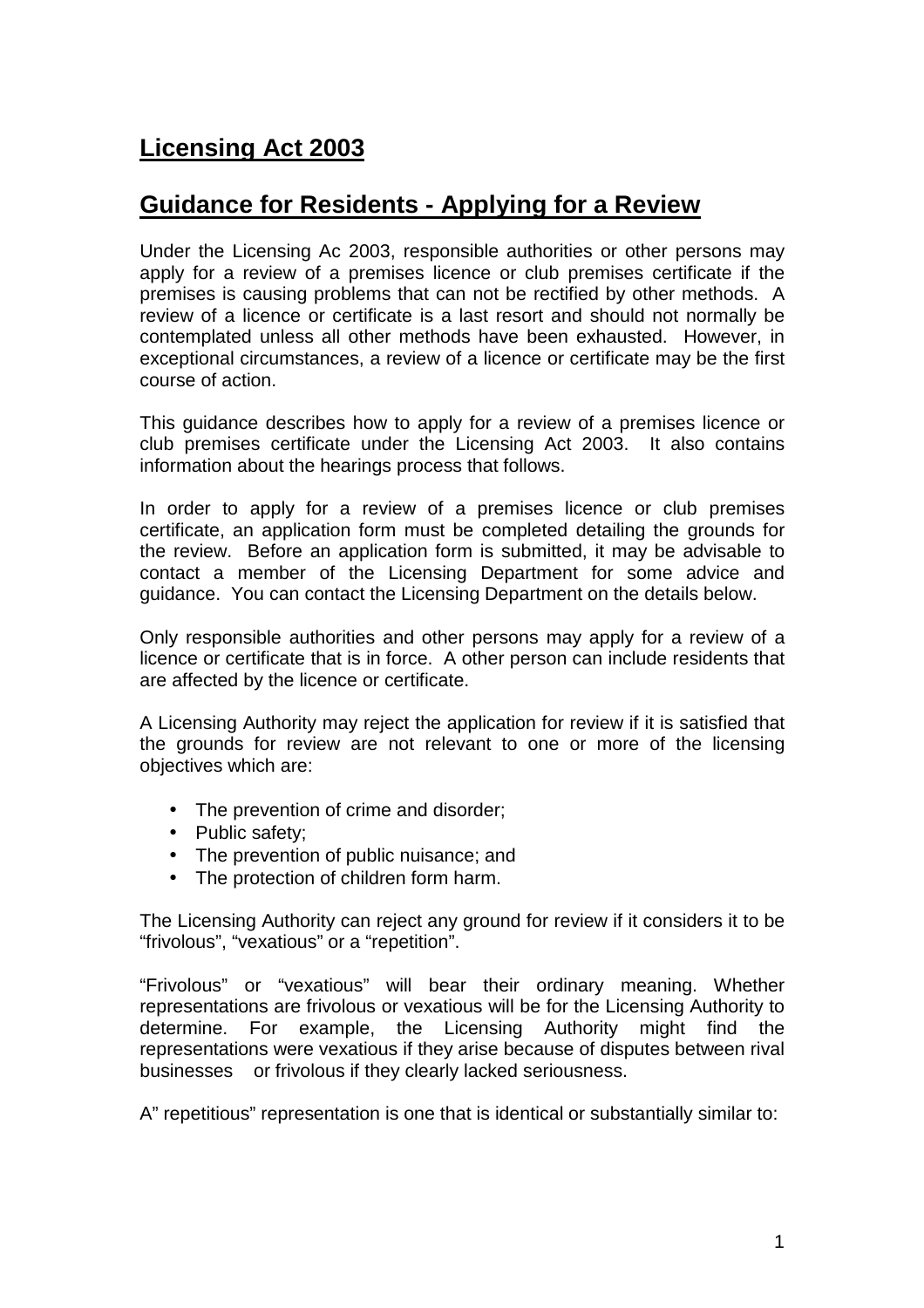- • A ground for review in an earlier application which has already been determined (the licensing authority's "register of licences" will include all applications for reviews made to them in the past)
- • Representations considered by the licensing authority when the premises licence was first granted.
- • Representations made when the application for the premises licence was first made and were excluded because of the prior issue of a provisional statement.
- • In addition to the above grounds, a reasonable interval has not elapsed since any earlier review or the grant of the licence.

 The review process is not intended to be used simply as a second bite of the cherry following the failure of representations to persuade the Licensing Authority on earlier occasions. It is for the Licensing Authority themselves to judge what should be regarded as a "reasonable interval" in these circumstances. This Licensing Authority suggests that more than one review should not be permitted within a period of twelve months on similar grounds, save in compelling circumstances (e.g. where new problems have arisen) or where it arises following a closure order.

 A review cannot be applied anonymously; even if somebody else (e.g. a local MP or councillor) is applying for a review on their behalf. This is because, for example, the Licensing Authority needs to be satisfied that the person who wants the review is not being vexatious. Similarly, it is important that the licence holder is also able to respond to an application for a review. If there are concerns about possible intimidation, they could consider asking the police, or another appropriate responsible authority to apply for a review on their behalf.

 Before applying for a review you may want to consider whether your concern(s) could be effectively dealt with outside of the formal review process. This could involve, for example:

- • Talking to the licensee or certificate holder to determine whether there are any steps they may be willing to take to rectify the situation.
- • Making a complaint to the licensing department for an investigation to be carried out which may include talking to the licensee on your behalf.
- • Ask your local MP or Councillor to speak to the licensee or certificate holder on your behalf.
- • Talking to the relevant "responsible authority" (e.g. environmental health in relation to noise nuisance, or the police in relation to crime and disorder) to determine whether there is other legislation that could help resolve the issue.

#### **Things you may want to consider when seeking a review:**

 $\bullet$  businesses operating near the premises, or other "responsible It may be helpful to get the backing of other people living, or authorities".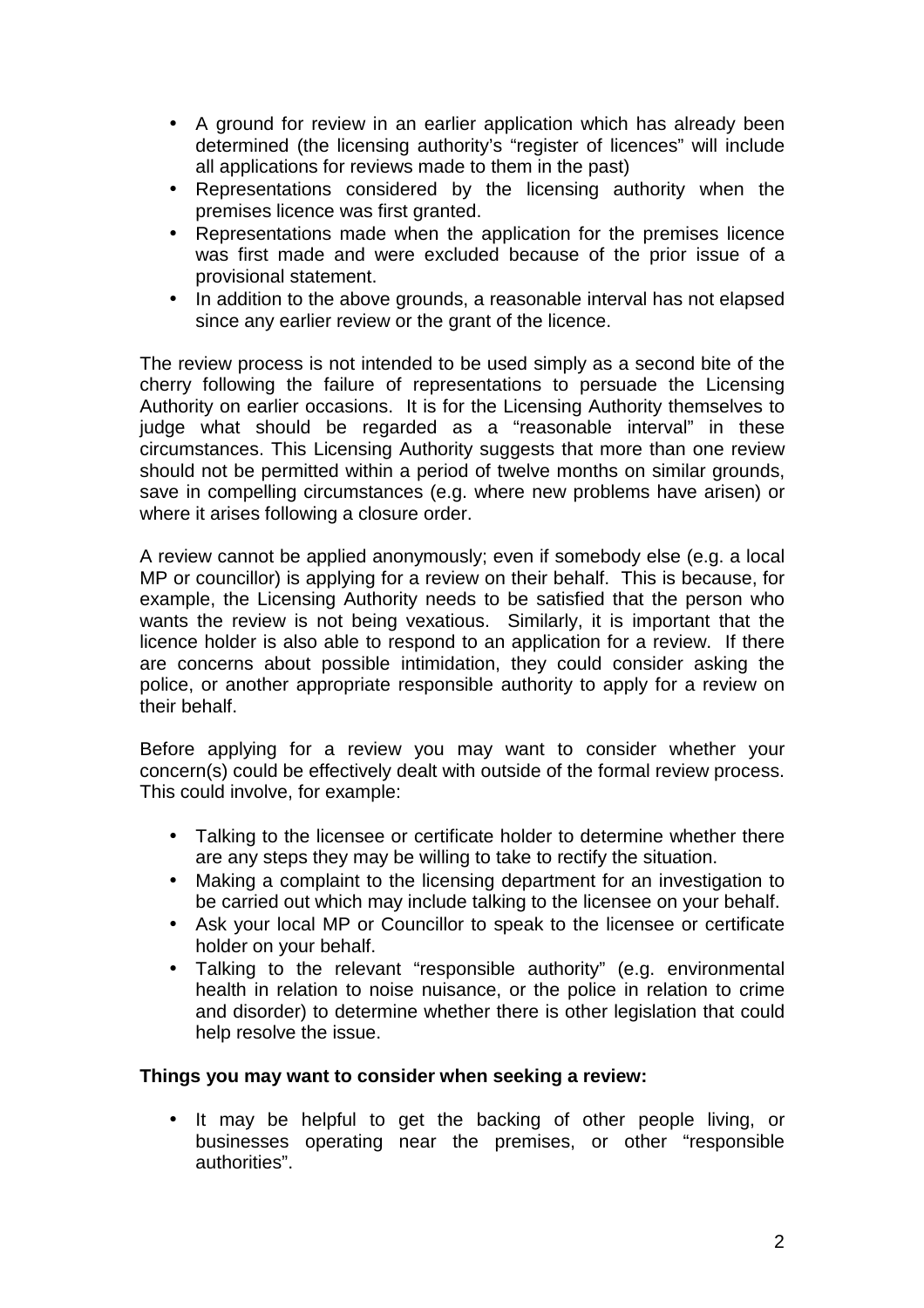- $\bullet$  kept in their "licensing register". This will show you if other people have made representations, or asked for a review of a premises in the past Look at your licensing authority's official records about the premises,
- represent you at the review. It is advisable to make such a request in writing so that the individual can demonstrate he or she was asked. It will be a matter for the MP or Councillor to decide whether they should agree to your request. They are not obliged to do so, however, most elected representatives are happy to help residents with this sort of issue. It should be noted that Councillors who are part of the licensing committee hearing the application will not be able to discuss the application with you outside the formal hearing, so it is suggested that you do not approach them to try to. • If you want to ask another person such as an MP or local Councillor to
- • There is no requirement for a resident to produce a recorded history at a premises to support their representations. However, it is important to be able to back up your claims. You could do this by keeping a diary over a period of time, for example. Sound or video recordings may be helpful. It may also be a while before any hearing, so it is good to keep a clear record.
- • Try to get as much information as possible about any official response to any individual incidents (e.g. – police being called out)
- • You may also be able to back up your application with data such as crime statistics. However, it should be noted that conditions attached to licences cannot seek to manage the behaviour of customers once they are beyond the direct management of the licence holder and his staff or agents, but can directly impact on the behaviour of those under the licensee's direction when on his premises or in the immediate vicinity of the premises as they seek to enter or leave.
- $\bullet$  premises, you will probably need to show how it relates to the specific If there is general noise nuisance on streets because of licensed premises.
- • Residents or businesses applying for a review following a particular incident should be cautious, as a licensee may argue that this was a one off problem that can be rectified without a review.
- $\bullet$ • Have a good idea how you'd like the situation to be resolved.

#### **Applying for a review**

 An application for the review of a premises licence or club premises certificate must be given in writing and be in the prescribed application form, which is available to print or download from the Council's website <www.blaby.gov.uk>

#### **Filling in the form**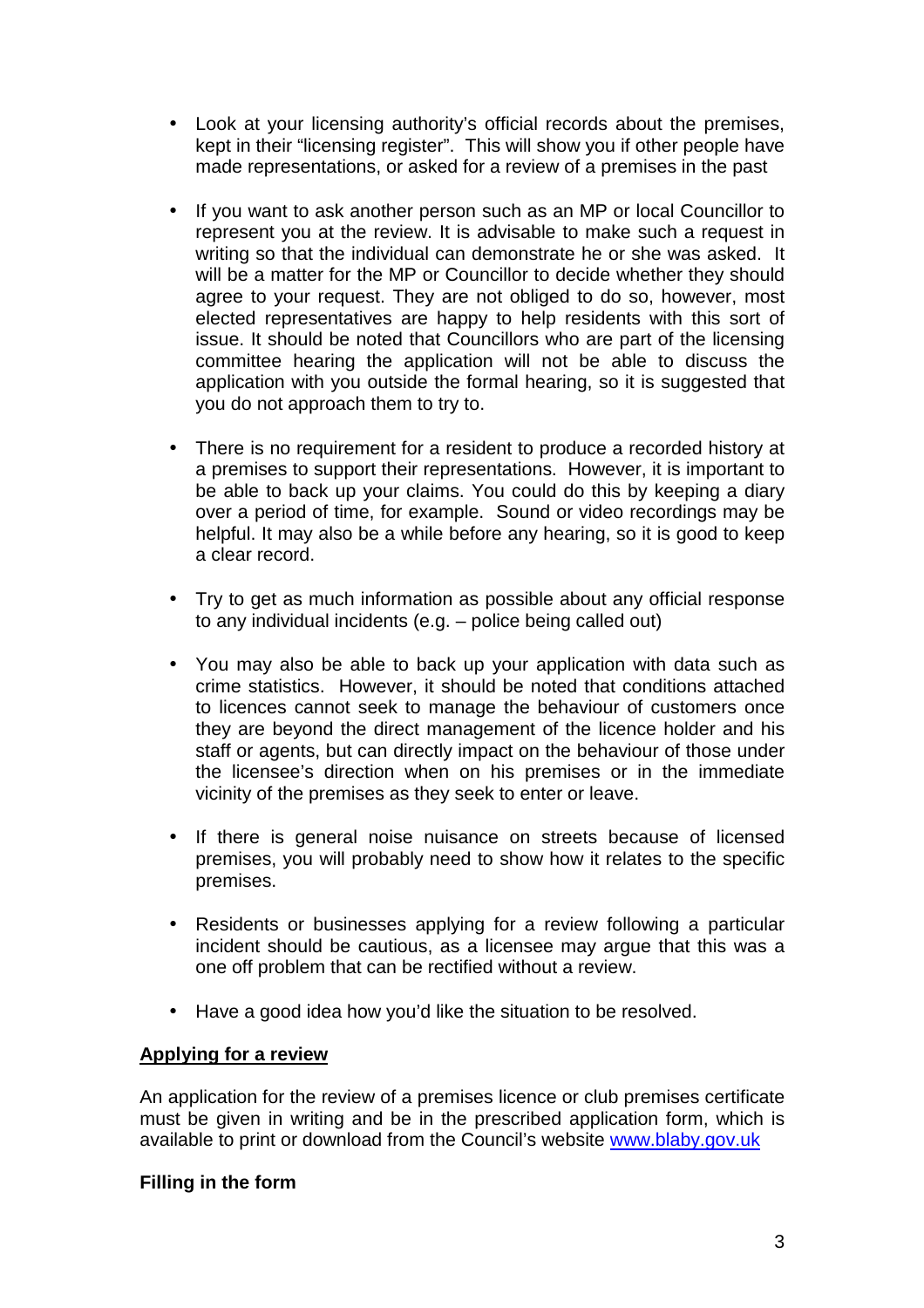In the opening statement you should give the name of the person applying for the review – e.g. 'John Smith'. You should also indicate whether you are applying for the review of a "premises licence" or "club premises certificate" by deleting as applicable.

# **PART 1 – Premises or club premises details**

 This section asks for the address and some other details of the premises concerned in the review. If the premises has no postal address you should describe the location of the premises or give the ordnance survey map reference.

 You are also asked to give the name and number of the premises licence holder or club. This information should be available on the "Summary" of the licence or certificate, which will be displayed at the premises or on the public register on the Council's website.

# **PART 2 – Applicant Details**

 This section asks you to indicate in what capacity you are applying for a review. As an "other person" you must be able to tick at least one of the boxes under (1), then complete section (A) – Details of individual applicant, and if applicable, section (B)- Details of other applicant (e.g. – another resident).

 An application for a review of a licence or certificate must be about the effect the licence is having on at least one of the four licensing objectives (see above). You should indicate which licensing objective(s) the application relates to.

 You should state the ground(s) for review, and provide as much information as possible to support the application. You may use extra sheets of paper if necessary. Details may include, for example, dates that problems occured and how the problem affected you.

 You should state whether you have made an application for a review relating to this premises before, and give the further details of any representations you have made previously relating to this premises. This information will be used to determine whether the application for a review is "repetitious" (see above).

#### **Checklist and declaration**

 The person or body requesting the review must notify the holder of the premises licence or club premises certificate and each "responsible authority" of their request, by sending them a copy of the application, together with any accompanying documents, on the same day as the application is given to the Licensing Authority. Responsible authorities can then, if they wish, join or back up your application for review. The Licensing Authority also has to advertise the review to enable other persons to make a representation.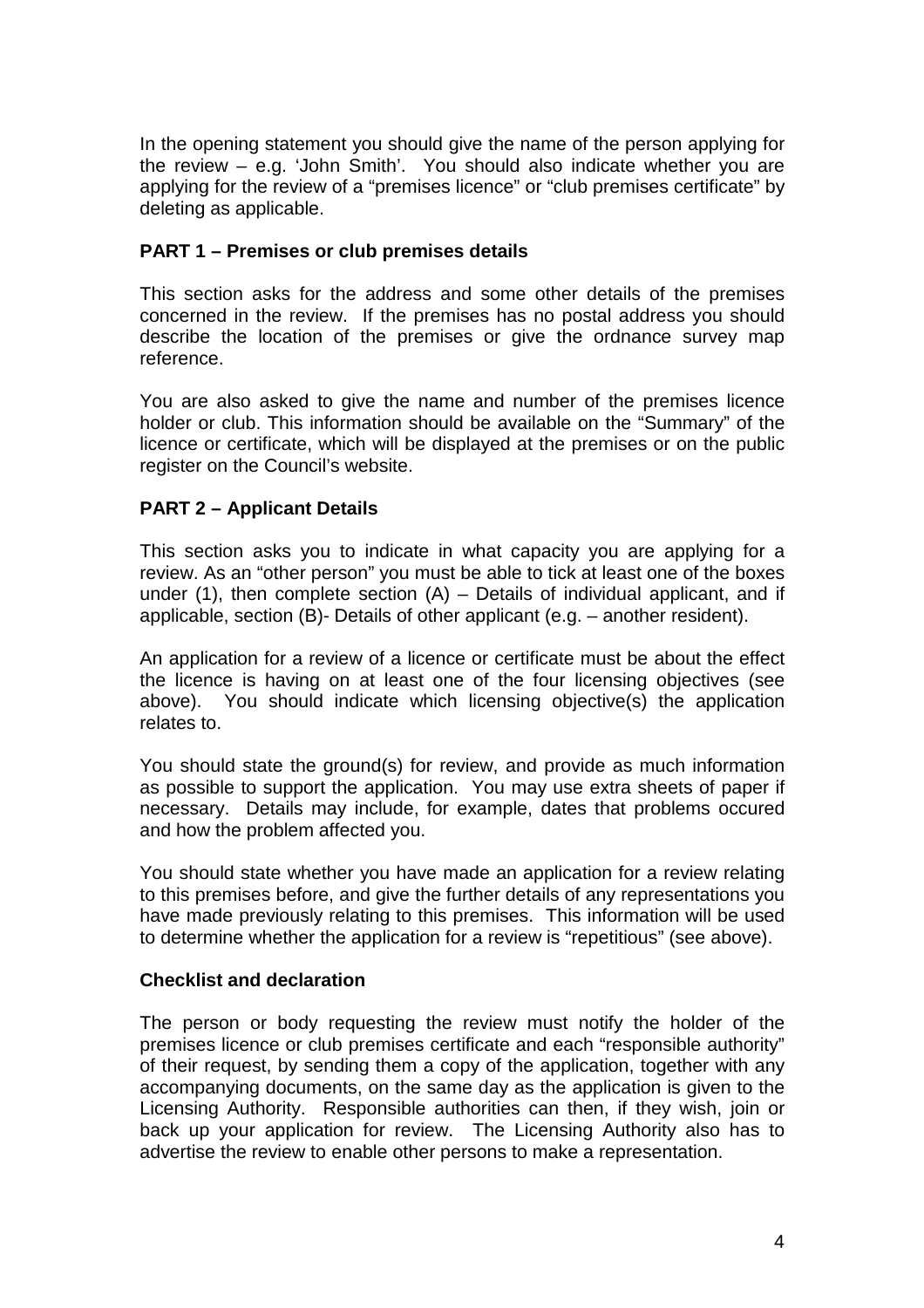Responsible authorities include the following, for the area in which the premises are situated:

- The Licensing Authority
- The Chief Officer of Police
- The Fire Authority
- The Health and Safety Authority
- The local Planning Authority
- The Environmental Health Authority
- Trading Standards
- Health Authority

 Addresses for the responsible authorities can be found on the Council's website.

 By ticking the list you are making a declaration that you have carried out the listed actions.

# **Signatures**

 The application form must be signed. An applicant's agent (for example a solicitor) may sign the form on their behalf, provided they have authority to do SO. respective agents, must sign the form. Where there is more than one applicant, both applicants, or their

#### **What happens after a request for a review had been made?**

 The Licensing Authority must advertise requests for a review of a licence or certificate. They will do this by displaying a notice at the premises that is subject to review, and on the Council's, for 28 consecutive days starting the day on which the application was received.

 If the request for a review is not rejected then the Licensing Authority must hold a hearing to consider the application, unless all parties agree that this is unnecessary. For example, the Licensing Authority may offer to try to resolve matters via a negotiated agreement outside a formal hearing. You will need to decide if this appropriate for you but you can, of course, insist upon the hearing.

 The Licensing Authority will write to you with the date and time of the hearing and will inform you of the procedure to be followed at the hearing.

 As the person or body requesting the review, you are required to give notice to the Licensing Authority at least 5 working days before the start of the hearing, stating:

- Whether you will attend the hearing in person
- • Whether you will be represented by someone else (e.g. councillor/MP/solicitor)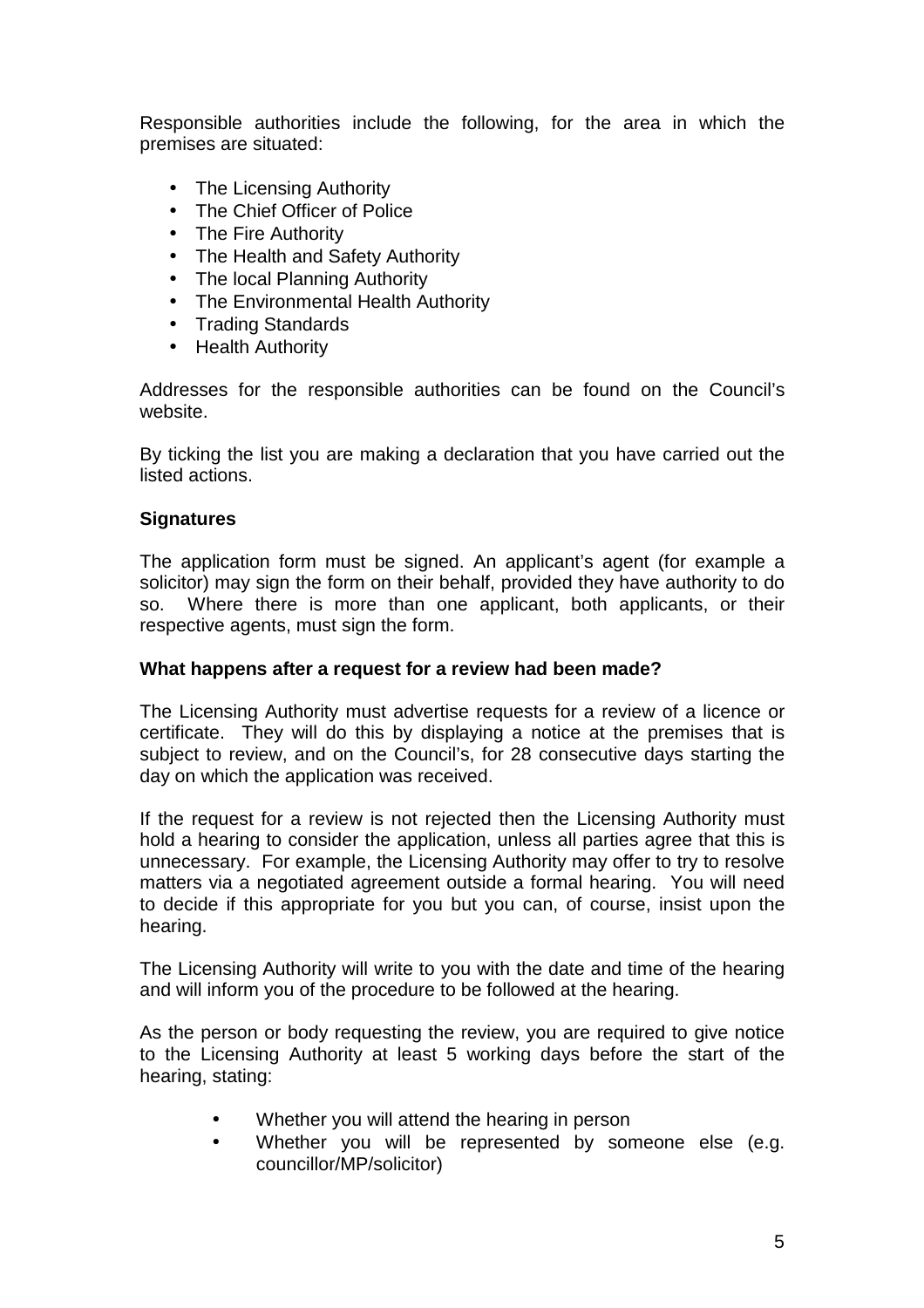- • Whether you think that a hearing is unnecessary (if, for example an agreement has been reached prior to the formal hearing)
- how they may be able to assist the Licensing Authority in relation to the application. • Any request for another person to attend the hearing , including

 You must let the Licensing Authority know as soon as possible (by written notice no later that 24 hours before the start of a hearing, or orally at the hearing) if you want to withdraw your application.

# **Hearings**

 Hearings will generally be held in public, unless the Licensing Authority decides it is in the public interest to hold all, or part of the hearing in private. The Licensing Authority shall ensure that a record is taken of the hearing.

 Hearings will normally take the form of a discussion and will be led by the Licensing Authority, which will consist of three local authority elected Councillors (this will be the Licensing Sub-Committee draw from a full Licensing Committee of 15 Councillors). The Licensing Authority will explain the procedure to be followed. It will determine any request for additional persons to appear at the hearing. It will consider evidence produced in support before the hearing and can consider evidence produced by a party at the hearing, but only if all parties agree. Further evidence can also be produced if this was sought for clarification of an issue by the Licensing Authority before the hearing. Cross-examination of another party during a hearing is not allowed, unless the Licensing Authority thinks it necessary. The parties are entitled to address the Licensing Authority and will be allowed equal time to address the authority and, if they have been given permission by the authority to do so, they will be given equal time to ask any questions of any other party. The Licensing Authority will disregard and information it considers to be irrelevant.

 It is important that you consider what you are going to say at the hearing, as the licence or certificate holder and the Licensing Sub-Committee will have seen your application for review, and may get the chance to question what you are saying.

# **NB – A hearing can still go ahead in the absence of any party (e.g. – applicant or any person who has made a relevant representation).**

#### **What happens after a hearing?**

 If no decision is made at the hearing, the Licensing Sub-Committee has a maximum of 5 days from the day or the last day of the hearing to come to a decision. Following a review, a Licensing Authority may:

- Decide that no action is necessary to promote the licensing objectives
- Modify or add conditions to the licence
- Exclude a licensable activity from the licence